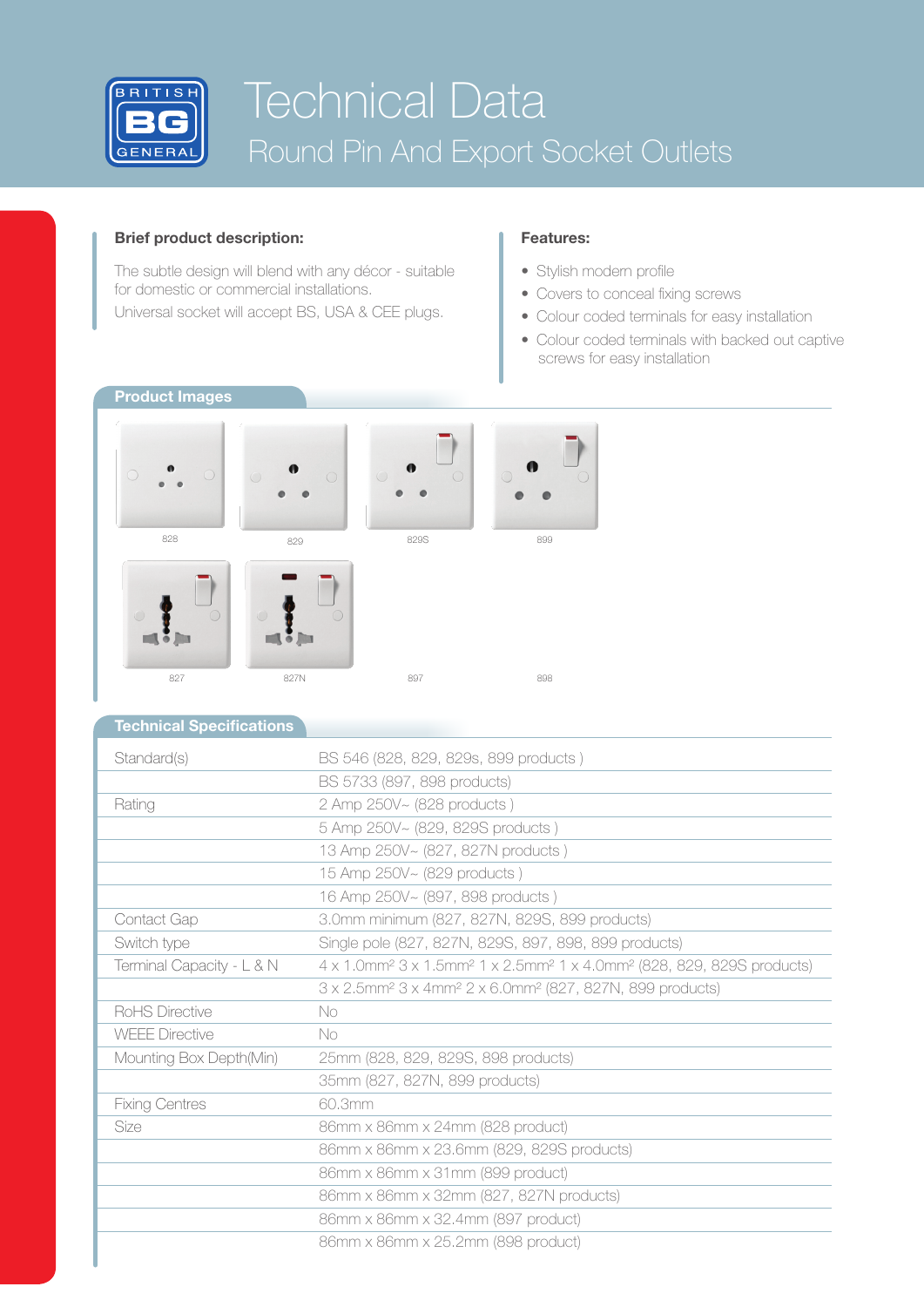## Round Pin And Export Socket Outlets

**Line Diagrams**



897

898

|  | <b>Packaging Information</b> |  |
|--|------------------------------|--|
|  |                              |  |
|  |                              |  |

| Cat No. | Description        | Packaging Type |             |             | Pack Quantity |               |              | <b>Barcode</b> |           |           |
|---------|--------------------|----------------|-------------|-------------|---------------|---------------|--------------|----------------|-----------|-----------|
|         |                    | Product        | Inner Box   | Outer Box   | Each          | Inner<br>Box. | Outer<br>Box | Individual     | Inner Box | Outer Box |
| 828     | 2A 1G, USW SKT     | Nexus PolyBag  | Nexus Inner | Nexus Outer |               | 10            | 100          | 5050765000716  |           |           |
| 829     | 5A 1G. USW SKT     | Nexus PolyBag  | Nexus Inner | Nexus Outer |               | 10            | 100          | 5050765000826  |           |           |
| 829S    | 5A 1G. SW SKT      | Nexus PolyBag  | Nexus Inner | Nexus Outer |               | 10            | 100          | 5050765018050  |           |           |
| 899     | 15A 1G, SW SKT     | Nexus PolyBag  | Nexus Inner | Nexus Outer |               | 10            | 100          | 5050765000888  |           |           |
| 827     | 1G Uni-SW SKT      | Nexus PolyBag  | Nexus Inner | Nexus Outer |               | 10            | 100          | 5050765002868  |           |           |
| 827N    | 1G Uni-SW SKT+Neon | Nexus PolyBag  | Nexus Inner | Nexus Outer |               | 10            | 100          | 5050765004411  |           |           |
| 897     | 16A 1G Euro SKT    | Nexus PolyBag  | Nexus Inner | Nexus Outer |               | 10            | 100          | 5050765002806  |           |           |
| 898     | 16A 2G Euro SKT    | Nexus PolyBag  | Nexus Inner | Nexus Outer |               | 10            | 100          | 5050765002837  |           |           |

## **Weights & Dimensions**

| Cat No. | Description        | Dimension $(W \times L \times H)$ cm |                             |                            | Weight (g) |              |              | $CMB$ (m <sup>3</sup> ) |
|---------|--------------------|--------------------------------------|-----------------------------|----------------------------|------------|--------------|--------------|-------------------------|
|         |                    | Product                              | Inner Box                   | Outer Box                  | Each       | Inner<br>Box | Outer<br>Box | Outer Box               |
| 828     | 2A 1G, USW SKT     | $9.2 \times 9.2 \times$              | $12.5 \times 18 \times 9.2$ | 26 x 49.5 x 19             | 83         | 814          | 8600         | 0.024                   |
| 829     | 5A 1G, USW SKT     | $9.2 \times 9.2 \times 2.37$         | $15 \times 18 \times 9.2$   | $31 \times 49.5 \times 19$ | 77         | 844          | 9000         | 0.029                   |
| 829S    | 5A 1G, SW SKT      |                                      |                             |                            |            |              |              |                         |
| 899     | 15A 1G, SW SKT     | $9.2 \times 9.2 \times 2.94$         | $19 \times 18 \times 9.2$   | 39 x 49.5 x 19             | 102.5      | 1125         | 12000        | 0.0366                  |
| 827     | 1G Uni-SW SKT      |                                      |                             |                            |            |              |              |                         |
| 827N    | 1G Uni-SW SKT+Neon |                                      |                             |                            |            |              |              |                         |
| 897     | 16A 1G Euro SKT    |                                      |                             |                            |            |              |              |                         |
| 898     | 16A 2G Euro SKT    |                                      |                             |                            |            |              |              |                         |